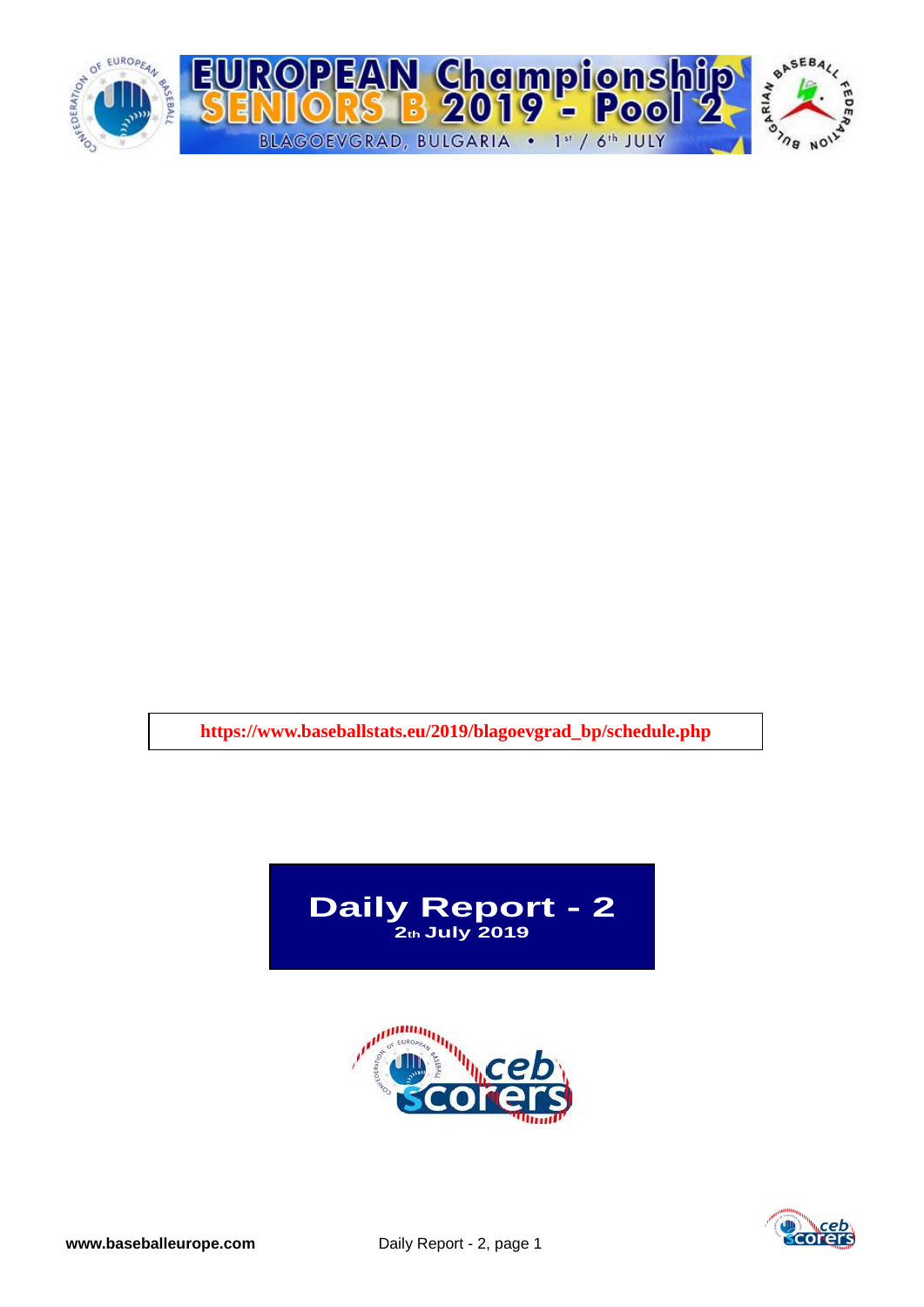

| <b>Teams</b>                              |  |
|-------------------------------------------|--|
| $E$ Greece<br>Bulgaria<br>and a           |  |
| H<br><u><del>↓</del> srael</u><br>Ireland |  |
| <b>Expedit</b> Serbia<br>Russia<br>ـــ    |  |

|                 |         |                 |      | <b>Schedule</b>                |                                       |                    |                |
|-----------------|---------|-----------------|------|--------------------------------|---------------------------------------|--------------------|----------------|
| Game            | At time | <b>Ballpark</b> | Pool | Home team                      | Visiting team                         | <b>Final Score</b> | <b>Inn</b>     |
|                 |         |                 |      | Monday 1st July                |                                       |                    |                |
| $\overline{1}$  | 10:00   | Blagoevgrad     | A    | <u>iks</u><br><b>GREECE</b>    | $\frac{1}{\sqrt{2}}$<br><b>ISRAEL</b> | $7 - 14$           |                |
| $\overline{a}$  | 13:30   | Blagoevgrad     | А    | <b>SERBIA</b>                  | <b>IRELAND</b>                        | $17 - 5$           | $\overline{7}$ |
| 3               | 17:30   | Blagoevgrad     | Α    | <b>BULGARIA</b>                | <b>RUSSIA</b>                         | $0 - 21$           | 5              |
|                 |         |                 |      |                                |                                       |                    |                |
|                 |         |                 |      | <b>Tuesday 2nd July</b>        |                                       |                    |                |
| $\overline{4}$  | 10:00   | Blagoevgrad     | Α    | $\frac{1}{2}$<br><b>ISRAEL</b> | <b>SERBIA</b>                         | $11 - 1$           | 8              |
| $\overline{5}$  | 13:30   | Blagoevgrad     | A    | <b>RUSSIA</b>                  | <b>GREECE</b>                         | $14 - 8$           |                |
| 6 <sup>°</sup>  | 17:00   | Blagoevgrad     | A    | <b>IRELAND</b>                 | <b>BULGARIA</b>                       | $5 - 0$            |                |
|                 |         |                 |      | <b>Wednesday 3rd July</b>      |                                       |                    |                |
|                 |         |                 |      | <b>SERBIA</b>                  | 迄<br><b>GREECE</b>                    |                    |                |
| $\overline{7}$  | 10:00   | Blagoevgrad     | A    | <b>RUSSIA</b>                  | <b>IRELAND</b>                        |                    |                |
| 8               | 13:30   | Blagoevgrad     | Α    | $\frac{1}{2}$<br><b>ISRAEL</b> | <b>BULGARIA</b>                       |                    |                |
| 9 <sup>°</sup>  | 17:00   | Blagoevgrad     | A    |                                |                                       |                    |                |
|                 |         |                 |      | Thursday 4th July              |                                       |                    |                |
| 10 <sup>°</sup> | 10:00   | Blagoevgrad     | A    | <b>GREECE</b>                  | <b>IRELAND</b>                        |                    |                |
| 11              | 13:30   | Blagoevgrad     | Α    | <b>ISRAEL</b>                  | <b>RUSSIA</b>                         |                    |                |
| 12 <sub>2</sub> | 17:00   | Blagoevgrad     | A    | <b>SERBIA</b>                  | <b>BULGARIA</b>                       |                    |                |
|                 |         |                 |      |                                |                                       |                    |                |
|                 |         |                 |      | <b>Friday 5th July</b>         |                                       |                    |                |
| 13              | 10:00   | Blagoevgrad     | Α    | <b>IRELAND</b>                 | <b>ISRAEL</b>                         |                    |                |
| 14              | 13:00   | Blagoevgrad     | Α    | <b>RUSSIA</b>                  | <b>SERBIA</b>                         |                    |                |
| 15              | 17:00   | Blagoevgrad     | Α    | <b>BULGARIA</b>                | <b>GREECE</b>                         |                    |                |
|                 |         |                 |      | <b>Saturday 6th July</b>       |                                       |                    |                |
| 16              | 14:00   | Blagoevgrad     | Fi   | :: 1st ::                      | $::$ 2nd $::$                         |                    |                |

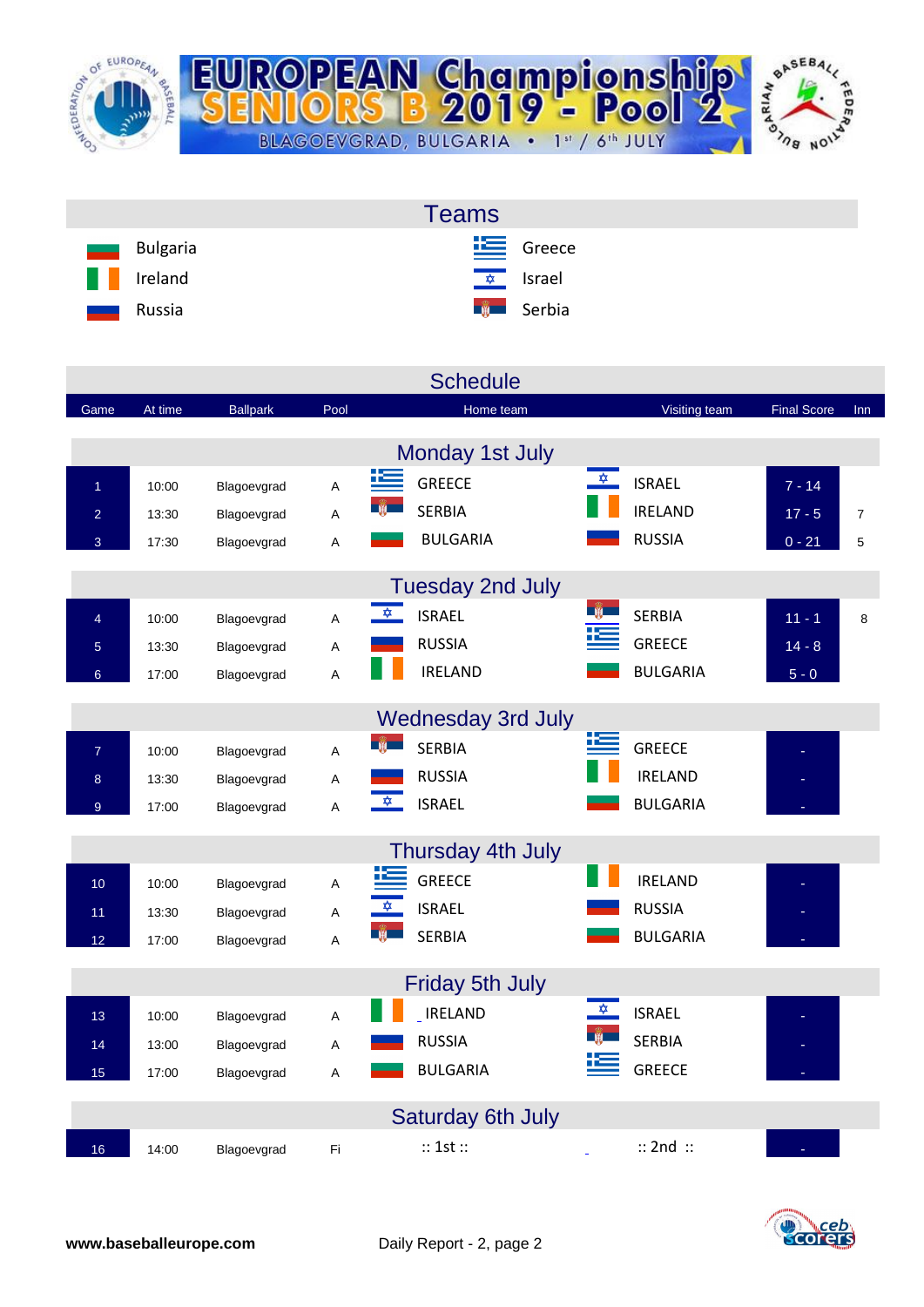

|                |                 | <b>Standing Pool A</b> |           |               |            |               |
|----------------|-----------------|------------------------|-----------|---------------|------------|---------------|
| <b>Pos</b>     | Team            | <b>GP</b>              | <b>WO</b> | LO            | <b>AVG</b> | <b>GB</b>     |
|                | <b>ISRAEL</b>   | ◠                      | 2         | 0             | 1000       | 0             |
| $\overline{2}$ | <b>RUSSIA</b>   | っ                      | 2         | $\Omega$      | 1000       | $\mathbf 0$   |
| $\mathbf{3}$   | <b>IRELAND</b>  | າ                      |           |               | 500        |               |
| $\overline{4}$ | <b>SERBIA</b>   | $\mathcal{P}$          |           |               | 500        |               |
| 5              | <b>BULGARIA</b> | っ                      | 0         | 2             | 0          | 2             |
| 6              | <b>GREECE</b>   | 2                      | 0         | $\mathcal{P}$ | 0          | $\mathcal{P}$ |

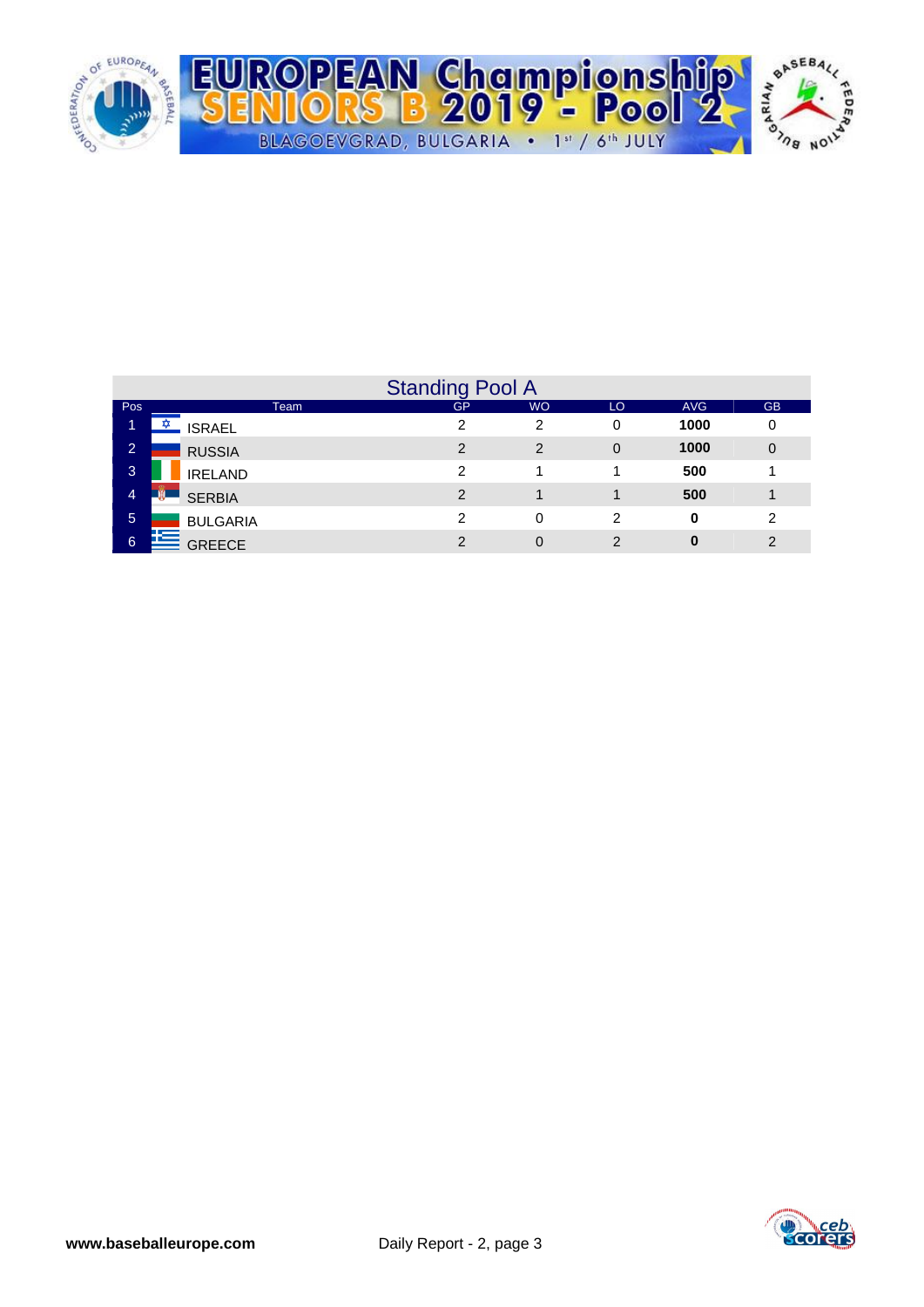

## **Game Summary 4**



**Israel (ISR) – Serbia (SRB)**

**11 – 1**

| Score by Innings                                          |  |  | R H F. |  |
|-----------------------------------------------------------|--|--|--------|--|
| SERBIA 000 000 10 - 1 3 1<br>$ISRAEL$ 000 104 51 - 11 8 3 |  |  |        |  |
|                                                           |  |  |        |  |

Jul 02, 2019 at Blagoevgrad (Blagoevgrad)

**SERBIA 1 (1-1)**

| Player          | AB            | R         | H        | <b>BT</b> | 2.B | 3B HR BB  |              |          | SB.    |              |              |              |              |                | CS HP SH SF SO IBB KL GDP |          |              | PO.            | A             | F. |
|-----------------|---------------|-----------|----------|-----------|-----|-----------|--------------|----------|--------|--------------|--------------|--------------|--------------|----------------|---------------------------|----------|--------------|----------------|---------------|----|
| TOMASIC SS      | 4             |           |          | 0         | U   | 0         |              | 0        | Ω      |              |              |              | Ω            |                |                           |          | $\Omega$     |                |               | Ω  |
| VUJOVICH Jo. rf | $\mathcal{L}$ | $\bigcap$ | 0        | $\Omega$  | 0   | $\Omega$  | $\Omega$     |          | 0      | 0            | $\Omega$     | $\bigcap$    | 0            |                | 0                         |          | $\Omega$     | $\mathfrak{D}$ | $\Omega$      |    |
| VASIC 2b/p      | 3             | $\Omega$  | $\Omega$ | $\Omega$  | 0   | $\Omega$  | 0            | 0        | Λ      | 0            | 0            | $\bigcap$    | 0            | $\Omega$       | 0                         | $\Omega$ | $\Omega$     | $\Omega$       | $\mathcal{P}$ | Ω  |
| MILADINOVI S 1f | 3             |           |          | $\Omega$  | 0   | $\Omega$  | <sup>0</sup> | $\Omega$ | $\cap$ | $\cap$       | <sup>0</sup> |              | 0            | <sup>0</sup>   | $\cap$                    | $\Omega$ | $\Omega$     | 4              | U             |    |
| PHILLIPS 1b     |               | $\Omega$  | 0        | $\Omega$  | 0   | $\Omega$  | $\Omega$     | 0        | Ω      | 0            | $\Omega$     |              | $\Omega$     | $\mathfrak{D}$ | O                         |          | $\Omega$     | 7              | $\Omega$      |    |
| MILOVANOVIC 1b  |               | $\Omega$  | 0        | 0         | 0   | 0         | $\Omega$     | 0        | O      | O            | $\Omega$     | $\Omega$     | 0            | $\Omega$       | 0                         | $\Omega$ | 0            | $\mathfrak{D}$ | 0             |    |
| BANJAC dh/p     | 3             | $\Omega$  |          | $\Omega$  |     | $\Omega$  | <sup>0</sup> | $\Omega$ | $\cap$ | <sup>0</sup> | $\cap$       | <sup>0</sup> | <sup>0</sup> |                | 0                         | $\Omega$ | $\Omega$     | $\Omega$       | U             | Ω  |
| BORICICH p      |               | $\Omega$  | 0        | $\Omega$  | 0   | $\cap$    | $\Omega$     | 0        | Ω      | $\Omega$     | $\Omega$     | $\bigcap$    | 0            | $\Omega$       | 0                         | $\Omega$ | $\Omega$     | $\Omega$       | $\Omega$      |    |
| NINIC 2b        |               | $\Omega$  | 0        | $\Omega$  | 0   | 0         | $\Omega$     | 0        | Ω      | 0            | 0            |              | 0            | $\Omega$       | 0                         | $\Omega$ | $\Omega$     | $\bigcap$      | $\Omega$      |    |
| VUJOVICH Ja. 3b | 3             | $\bigcap$ | $\Omega$ | $\Omega$  | 0   | $\Omega$  | $\cap$       | $\Omega$ | $\cap$ | $\cap$       | $\bigcap$    | $\cap$       | $\cap$       | 3              | 0                         | $\Omega$ | $\Omega$     | $\bigcap$      | 5             |    |
| CVIJOVIC c      |               | $\bigcap$ | $\Omega$ | $\Omega$  | 0   | $\bigcap$ | $\Omega$     | 0        | Ω      | 0            | $\Omega$     | $\Omega$     | $\Omega$     | $\mathcal{L}$  | 0                         | $\Omega$ | $\Omega$     | 4              |               |    |
| SIJACIC ph/c    |               | $\cap$    |          | $\Omega$  | 0   | $\Omega$  | $\Omega$     | 0        | Ω      | O            | $\Omega$     | $\Omega$     | Ω            | $\Omega$       | 0                         | $\Omega$ | $\Omega$     | $\cap$         |               |    |
| MILADINOVI M cf | ζ             | $\bigcap$ | 0        | $\Omega$  | U   | $\Omega$  | $\cap$       | $\cap$   |        | $\cap$       | $\cap$       | <sup>n</sup> | O.           | $\cap$         | 0                         | $\Omega$ | $\mathbf{1}$ | 3              | U             | ∩  |
| BOKICH p        |               | O.        | $\Omega$ | $\Omega$  | U   | $\Omega$  | $\Omega$     | O        | Λ      | Ω            | $\cap$       |              | Λ            | $\Omega$       | U                         | $\Omega$ | $\cap$       | $\cap$         | $\Omega$      |    |
| Totals          | 27            |           | 3        | $\Omega$  |     | 0         | $\Omega$     |          |        | 0            | $\Omega$     |              | ∩            | 11             |                           | 2        |              | 23             | 9             |    |

#### **ISRAEL 11 (2-0)**

| Player<br>---------------------------------                         |                | AB R H BI           |                |                           |              |              |              |                |             |                |              |                |           |              |                                         |            |              |                |                | 2B 3B HR BB SB CS HP SH SF SO IBB KL GDP PO<br>------------------------- | A F.           |                |                |    |
|---------------------------------------------------------------------|----------------|---------------------|----------------|---------------------------|--------------|--------------|--------------|----------------|-------------|----------------|--------------|----------------|-----------|--------------|-----------------------------------------|------------|--------------|----------------|----------------|--------------------------------------------------------------------------|----------------|----------------|----------------|----|
| GLASSER 2b                                                          | $\mathbf{3}$   | $\overline{1}$      | $\mathbf{1}$   | 5                         | 0            | $\Omega$     | $\mathbf{1}$ | 2              |             | $\Omega$       | $\mathbf{1}$ | $\Omega$       | $\Omega$  | $\mathbf{1}$ | $\circ$                                 |            | $\Omega$     | $\Omega$       | $\Omega$       | $\mathbf{1}$                                                             | $\mathbf{1}$   | 0              |                |    |
| PALLER 1f                                                           |                | 3 0 0 1             |                |                           | $\Omega$     | $\Omega$     | $\Omega$     | $\mathcal{B}$  |             | $\Omega$       | $\cap$       | $\Omega$       | $\cap$    | $\Omega$     | $\mathbf{1}$                            |            | $\Omega$     | $\overline{1}$ | $\Omega$       | 1                                                                        | $\Omega$       | 1              |                |    |
| GAILEN Cf                                                           |                | $4 \quad 1$         | $\overline{2}$ | $\mathbf{1}$              | $\circ$      | $\circ$      | $\mathbf{1}$ | $\overline{1}$ |             | 0              | $\Omega$     | 0              | $\circ$   | $\Omega$     | $\circ$                                 |            | $\Omega$     | $\Omega$       | $\Omega$       | 3                                                                        | $\circ$        | 0              |                |    |
| ROSENBAUM 1b                                                        |                | $4 \quad 2$         | $\mathcal{L}$  | $\overline{1}$            | $\Omega$     | $\Omega$     | $\mathbf{1}$ | $\mathbf{1}$   |             | $\Omega$       | $\Omega$     | $\Omega$       | $\Omega$  | $\Omega$     | 1                                       |            | $\Omega$     | $\mathbf{1}$   | $\Omega$       | 4                                                                        | $\Omega$       | $\Omega$       |                |    |
| FABIAN 1b                                                           |                | $0 \quad 0 \quad 0$ |                | $\Omega$                  | $\Omega$     | $\Omega$     | $\Omega$     | $\Omega$       |             | $\Omega$       | $\Omega$     | $\Omega$       | $\bigcap$ | $\cap$       | $\Omega$                                |            | $\Omega$     | $\Omega$       | $\Omega$       | $\mathbf{1}$                                                             | $\Omega$       | $\Omega$       |                |    |
| CALISAR 3b                                                          |                | $5 \quad 1 \quad 1$ |                | $\Omega$                  | $\circ$      | $\Omega$     | $\Omega$     | $\Omega$       |             | 0              | $\Omega$     | $\circ$        | $\Omega$  | $\Omega$     | $\mathbf{1}$                            |            | $\Omega$     | $\Omega$       | $\Omega$       | $\Omega$                                                                 | <sup>1</sup>   | 1              |                |    |
| PENPRASE ss                                                         | $\mathbf{3}$   | $\overline{1}$      | $\mathbf{1}$   | $\mathbf{1}$              | $\mathbf{1}$ | $\Omega$     | $\Omega$     | $\overline{c}$ |             | $\circ$        | $\Omega$     | $\circ$        | $\Omega$  | $\Omega$     | $\Omega$                                |            | $\Omega$     | $\Omega$       | $\Omega$       | 2                                                                        | $\mathbf{1}$   | $\mathbf{1}$   |                |    |
| LOWENGART dh                                                        | $\mathfrak{Z}$ | $2^{\circ}$         | $\Omega$       | $\Omega$                  | $\Omega$     | $\Omega$     | $\cap$       | $\mathbf{1}$   |             | $\mathbf{1}$   | $\Omega$     | $\mathbf{1}$   | $\Omega$  | $\Omega$     | $\Omega$                                |            | $\Omega$     | $\bigcap$      | $\cap$         | $\Omega$                                                                 | $\circ$        | $\Omega$       |                |    |
| WOLF rf                                                             |                | $3 \t2 \t1$         |                | $\overline{1}$            | $\Omega$     | $\Omega$     | $\Omega$     | $2^{1}$        |             | $\mathbf{1}$   | $\cap$       | $\Omega$       | $\Omega$  | $\Omega$     | $\mathbf{1}$                            |            | $\Omega$     | $\Omega$       | $\bigcap$      | $\mathbf{1}$                                                             | $\mathbf{1}$   | $\Omega$       |                |    |
| EREL C                                                              |                | $2\quad1\quad0$     |                | 1                         | $\circ$      | $\circ$      | $\Omega$     | $\overline{1}$ |             | $\circ$        | $\Omega$     | $\overline{c}$ | $\circ$   | $\Omega$     | $\circ$                                 |            | $\circ$      | $\Omega$       | 0              | 11                                                                       | $\Omega$       | $\Omega$       |                |    |
| CRAMER p                                                            |                | $0 \quad 0 \quad 0$ |                | $\Omega$                  | $\Omega$     | $\Omega$     | $\Omega$     | $\Omega$       |             | $\Omega$       | $\Omega$     | $\Omega$       | $\Omega$  | $\Omega$     | $\Omega$                                |            | $\Omega$     | $\Omega$       | $\cap$         | $\Omega$                                                                 | $\circ$        | $\Omega$       |                |    |
| WAGMAN p                                                            | $\circ$        | $\bigcirc$          |                | $0\quad 0$                | $\circ$      | $\bigcirc$   | $\bigcirc$   | $\bigcirc$     |             | $\circ$        | $\Omega$     | $\circ$        | $\Omega$  |              | $\Omega$<br>$\Omega$                    |            | $\Omega$     | $\Omega$       | $\Omega$       | $\Omega$                                                                 | $\overline{1}$ | $\Omega$       |                |    |
| Totals                                                              |                | 30 11               |                | 8 1 1                     | 1            | $\Omega$     |              | 3 1 3          |             | $\mathfrak{D}$ | $\mathbf{1}$ | 3              | $\Omega$  | $\mathbf{1}$ | 4                                       |            | $\Omega$     | $\mathcal{L}$  | $\Omega$       | 24                                                                       | $\overline{5}$ | 3              |                |    |
| SERBIA                                                              |                |                     |                |                           |              |              |              |                |             |                |              |                |           |              |                                         |            |              |                |                | IP H R ER BB SO WP HB BK IBB SH SF CI 2B 3B HR AB BF                     |                |                | FO GO          | NP |
| BOKICH L, 0-1 5.0 5 3 3 2 3                                         |                |                     |                |                           |              |              |              |                | $1 \quad 1$ |                | $\circ$      | $\Omega$       |           | $\Omega$     | $\circ$                                 | $\bigcirc$ | 1            | $\circ$        | 2              |                                                                          |                | 19 22 7        | $\overline{4}$ | 90 |
| <b>BANJAC</b>                                                       |                |                     |                | $1.2$ 2 4 3 3 1           |              |              |              |                |             |                |              | 0 1 0 0        |           |              | $0 \quad 1 \quad 0$                     |            |              |                |                | 0 0 0 7 12 2                                                             |                |                | $2^{1}$        | 52 |
| BORICICH                                                            |                |                     |                | $0.0 \t1 \t3 \t3 \t2 \t0$ |              |              |              |                |             |                |              | 0 1 0 0        |           |              | $\begin{matrix} 0 & 0 & 0 \end{matrix}$ |            |              |                |                | $0 \t 0 \t 1 \t 1 \t 4 \t 0$                                             |                |                | $\circ$        | 15 |
| VASIC                                                               |                |                     |                | $1.0 \t0 1 1 6$           |              |              | $\Omega$     |                | $1 \quad 0$ |                | $\Omega$     | $\bigcirc$     |           | $\Omega$     | $\Omega$                                | $\bigcap$  |              | $\Omega$       |                | $0 \quad 0 \qquad 3 \qquad 9$                                            |                | $\overline{1}$ | $\mathcal{L}$  | 40 |
| <b>ISRAEL</b>                                                       |                |                     |                |                           |              |              |              |                |             |                |              |                |           |              |                                         |            |              |                |                | IP H R ER BB SO WP HB BK IBB SH SF CI 2B 3B HR AB BF                     |                |                | FO GO          | NP |
| CRAMER W, 1-0 5.0 0 0                                               |                |                     |                |                           | $\circ$      | $\mathbf{1}$ | 6            |                | 0           | $\overline{0}$ | $\circ$      | $\circ$        |           | $\circ$      | $\Omega$                                | $\circ$    | $\circ$      | $\circ$        | $\overline{0}$ |                                                                          |                | 15 16 6 2 50   |                |    |
| S.1<br>WAGMAN                                                       |                |                     |                | $3.0 \quad 3 \quad 1$     | $\Omega$     | $\bigcirc$   | 5            |                | $\Omega$    | $\Omega$       | $\Omega$     | $\Omega$       |           | $\Omega$     | $\Omega$                                | $\Omega$   | $\mathbf{1}$ | $\Omega$       | $\Omega$       |                                                                          |                | 12 12 1        | $2^{1}$        | 37 |
| Umpires - HP: JACOBELLI (IRL) 1B: GRIBENNIKOV (RUS) 3B: CIBBA (FRA) |                |                     |                |                           |              |              |              |                |             |                |              |                |           |              |                                         |            |              |                |                |                                                                          |                |                |                |    |

 Scorers - HADJIYSKA Gergana (BUL), NELISSEN Huub (NED) TC - BOKERN Paul (NED) Start: 10:00 Time: 2:44 Attendance: 85

 Weather: Sunny Game notes: BOKICH faced 2 batters in the 6th. BORICICH faced 4 batters in the 7th.



**THE**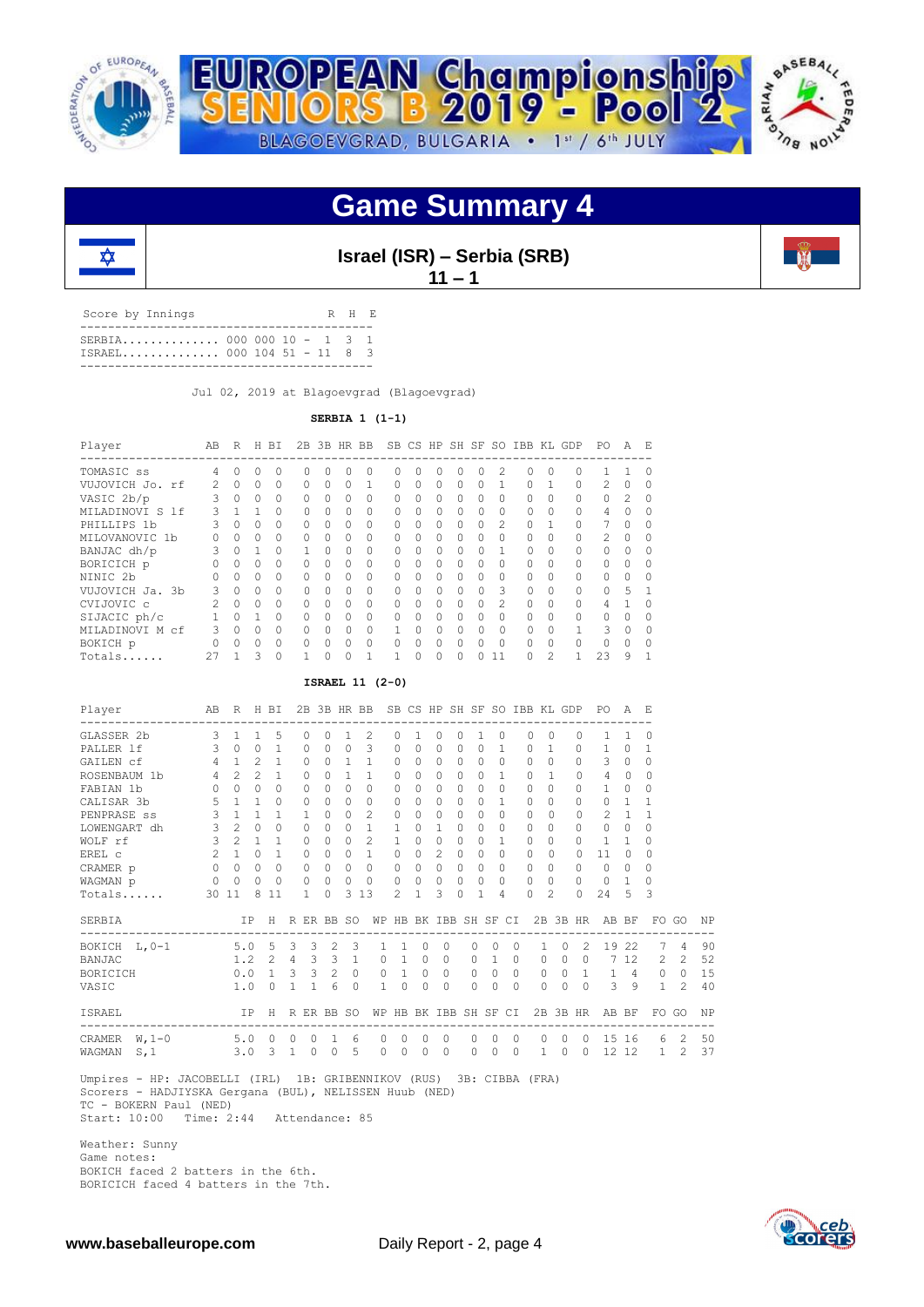

### **Game Summary 5**

**Russia (RUS) – Greece (GRE)**

**14 - 8**

Score by Innings R H E ------------------------------------------- GREECE.............. 200 002 130 - 8 7 4 RUSSIA.............. 031 221 23X - 14 14 2 -------------------------------------------

Jul 02, 2019 at Blagoevgrad (Blagoevgrad)

**GREECE 8 (0-2)**

| Player               | AB | R        | H        | ВI       | 2B       |          | 3B HR BB |                | <b>SB</b> |          | CS HP SH SF |           |          | SO.            | IBB KL GDP |          |   | PO.                                                                                                                                                                                                                                                                                                                                                                                                                        | А              | E.        |
|----------------------|----|----------|----------|----------|----------|----------|----------|----------------|-----------|----------|-------------|-----------|----------|----------------|------------|----------|---|----------------------------------------------------------------------------------------------------------------------------------------------------------------------------------------------------------------------------------------------------------------------------------------------------------------------------------------------------------------------------------------------------------------------------|----------------|-----------|
| GOUOREN cf           | 4  |          |          |          | Ω        | U        |          |                | Ω         | O        | U           | O         | U        |                | $\cap$     | $\Omega$ | Ω | $\mathfrak{D}_{1}^{2}(\mathfrak{D}_{1})=\mathfrak{D}_{2}^{2}(\mathfrak{D}_{2})=\mathfrak{D}_{2}^{2}(\mathfrak{D}_{1})=\mathfrak{D}_{2}^{2}(\mathfrak{D}_{2})=\mathfrak{D}_{2}^{2}(\mathfrak{D}_{1})=\mathfrak{D}_{2}^{2}(\mathfrak{D}_{1})=\mathfrak{D}_{2}^{2}(\mathfrak{D}_{1})=\mathfrak{D}_{2}^{2}(\mathfrak{D}_{2})=\mathfrak{D}_{2}^{2}(\mathfrak{D}_{1})=\mathfrak{D}_{2}^{2}(\mathfrak{D}_{1})=\mathfrak{D}_{2}^{$ |                | $\Omega$  |
| SPILIOTIS 1f         |    | 3        |          | $\Omega$ | 0        | $\Omega$ | 0        | $\overline{2}$ | 0         | $\Omega$ | $\Omega$    | $\bigcap$ | $\Omega$ | $\Omega$       | $\Omega$   | $\Omega$ |   | 3                                                                                                                                                                                                                                                                                                                                                                                                                          | 0              | $\cap$    |
| ROULIS SS            |    |          |          | 2        | O.       | $\Omega$ |          |                | $\cap$    | $\Omega$ | $\Omega$    | $\bigcap$ | $\Omega$ | 2              | $\Omega$   |          |   | 4                                                                                                                                                                                                                                                                                                                                                                                                                          | 2              | $\Omega$  |
| SECHOPOULOS 1b       | 3  | 2        |          | 2        | $\Omega$ | $\Omega$ |          | $\mathfrak{D}$ | $\cap$    | $\Omega$ | $\Omega$    | $\Omega$  | $\Omega$ | $\mathfrak{D}$ | $\Omega$   |          |   | $\overline{4}$                                                                                                                                                                                                                                                                                                                                                                                                             | O              | $\cap$    |
| KOURTIS p/3b         | 5  |          | 2        | $\Omega$ | O.       | 0        | $\Omega$ | $\Omega$       | $\cap$    | 0        | $\Omega$    | $\Omega$  | $\Omega$ |                | $\Omega$   | $\Omega$ |   |                                                                                                                                                                                                                                                                                                                                                                                                                            | $\mathfrak{D}$ | 3         |
| MAESTRALES 2b/p      |    | $\cap$   |          |          | U        | $\Omega$ | $\cap$   |                | $\cap$    | O        | $\cap$      | $\Omega$  | $\Omega$ | $\cap$         | $\cap$     | $\Omega$ |   | 2                                                                                                                                                                                                                                                                                                                                                                                                                          |                | $\cap$    |
| TSIFLIKIOTIS pr/2b 0 |    | Ω        |          |          | 0        | $\Omega$ | $\Omega$ | $\mathfrak{D}$ | $\Omega$  | 0        | $\Omega$    | $\Omega$  | $\Omega$ | $\Omega$       | $\Omega$   | 0        |   |                                                                                                                                                                                                                                                                                                                                                                                                                            |                | $\bigcap$ |
| LES 3b/2b            |    | $\Omega$ | 0        | $\Omega$ | $\Omega$ | $\Omega$ | $\Omega$ | $\Omega$       | $\cap$    | $\Omega$ | $\Omega$    | $\bigcap$ | $\Omega$ |                | $\Omega$   |          |   |                                                                                                                                                                                                                                                                                                                                                                                                                            |                | $\Omega$  |
| GOUNARIS p           | 2  | $\Omega$ | 0        |          | $\Omega$ | $\cap$   | $\Omega$ | 1              | $\cap$    | $\Omega$ | O           | $\Omega$  | $\Omega$ |                | $\cap$     | O        |   | $\cap$                                                                                                                                                                                                                                                                                                                                                                                                                     | O              | $\cap$    |
| BOURDANIOTIS p       |    | $\Omega$ | $\Omega$ | $\Omega$ | O.       | $\cap$   | 0        | $\Omega$       | $\cap$    | O        | O           | $\Omega$  | $\Omega$ | $\cap$         | $\cap$     | $\Omega$ |   | $\cap$                                                                                                                                                                                                                                                                                                                                                                                                                     |                | $\cap$    |
| LOMIS ph             |    | 0        | $\Omega$ |          | $\Omega$ | $\Omega$ | $\Omega$ | $\Omega$       | $\cap$    | O        | $\Omega$    | $\Omega$  | $\Omega$ |                | $\Omega$   | $\Omega$ |   | $\cap$                                                                                                                                                                                                                                                                                                                                                                                                                     |                | $\cap$    |
| KALIVAS rf           | 4  | $\Omega$ | $\Omega$ | $\Omega$ | O.       | U        | $\Omega$ | $\Omega$       | $\cap$    | O        | $\Omega$    | $\Omega$  | $\Omega$ | 2              | $\Omega$   | $\Omega$ |   | $\Omega$                                                                                                                                                                                                                                                                                                                                                                                                                   | O              | $\cap$    |
| ZOUMBOULAKIS ph      |    | O        | $\cap$   | $\Omega$ | $\Omega$ | $\cap$   | $\Omega$ | $\Omega$       | $\cap$    | O        | $\Omega$    | $\bigcap$ | $\Omega$ |                | $\cap$     |          |   | O                                                                                                                                                                                                                                                                                                                                                                                                                          | O              | $\cap$    |
| LEKAS C              | 5  | $\Omega$ | $\cap$   | $\cap$   | Λ        | U        | $\Omega$ | $\Omega$       | $\cap$    | O        | $\cap$      | $\Omega$  | $\Omega$ | 2              | $\cap$     |          |   | 6                                                                                                                                                                                                                                                                                                                                                                                                                          | ς              |           |
| Totals               | 35 | 8        |          |          |          | U        |          | 10             | U         | 0        | $\Omega$    | 0         | 0        | 14             |            | 5        | 0 | 24                                                                                                                                                                                                                                                                                                                                                                                                                         | 9              | 4         |

#### **RUSSIA 14 (2-0)**

| Player                                             |                                       | AB R H BI         |                |                                              |          |                |                 |                         | 2B 3B HR BB SB CS HP SH SF SO IBB KL GDP PO A E<br>---------- |                          |                   |                |          |          |                                     |                |           |                          |          |                |                                                |                |          |                |     |
|----------------------------------------------------|---------------------------------------|-------------------|----------------|----------------------------------------------|----------|----------------|-----------------|-------------------------|---------------------------------------------------------------|--------------------------|-------------------|----------------|----------|----------|-------------------------------------|----------------|-----------|--------------------------|----------|----------------|------------------------------------------------|----------------|----------|----------------|-----|
| ---------------------------------<br>CASTILLO ss/p | 5                                     | 2                 | $\overline{4}$ | 6                                            |          | 0              | $\circ$         | 2                       | 1                                                             | $\mathbf{1}$             | 0                 | $\Omega$       | $\circ$  | $\Omega$ |                                     | 1              | $\bigcap$ | $\mathbf{1}$             |          | $\circ$        | -------------------<br>2                       | $\overline{c}$ | 1        |                |     |
| VASILEV A. 1b 3 0 1                                |                                       |                   |                | $\Omega$                                     |          | $\Omega$       | $\Omega$        | $\Omega$                | 2                                                             | $\Omega$                 | $\Omega$          | $\Omega$       | $\cap$   |          | $0 \quad 1$                         |                | $\Omega$  | $\bigcirc$               |          | $\Omega$       | $4 \quad 2$                                    |                | 0        |                |     |
| VALIENTE 3b 5 0                                    |                                       |                   | $\Omega$       | $\Omega$                                     |          | $\Omega$       | $\Omega$        | $\Omega$                | $\Omega$                                                      | $\Omega$                 | $\Omega$          | $\circ$        | $\Omega$ |          | $\Omega$                            | $\overline{1}$ | $\Omega$  | $\Omega$                 |          | $\mathbf{1}$   | $\mathbf{1}$                                   | $\overline{0}$ | 0        |                |     |
| CHERMOSHENTS 3b 0 0 0                              |                                       |                   |                | $\Omega$                                     |          | $\circ$        | $\Omega$        | $\Omega$                | $\Omega$                                                      | $\Omega$                 | $\Omega$          | $\circ$        | $\Omega$ | $\circ$  |                                     | $\circ$        | $\Omega$  | $\Omega$                 |          | $\Omega$       | $\Omega$                                       | $\overline{0}$ | $\circ$  |                |     |
| SOLER rf 4 2                                       |                                       |                   | $\mathfrak{D}$ | $\mathbf{1}$                                 |          | $\Omega$       | $\Omega$        | $\mathbf{1}$            | $\mathbf{1}$                                                  | $\Omega$                 | $\mathbf{1}$      | $\Omega$       | $\Omega$ | $\Omega$ |                                     | $\overline{1}$ | $\Omega$  | $\Omega$                 |          | 0              | $\overline{2}$                                 | $\Omega$       | $\Omega$ |                |     |
| $\frac{1}{5}$ $\frac{2}{1}$<br>LEONOV dh           |                                       |                   | $\mathbf{1}$   | $\mathbf{1}$                                 |          | $\overline{1}$ | $\Omega$        | $\Omega$                | $\Omega$                                                      | $\Omega$                 | $\Omega$          | $\Omega$       | $\Omega$ | $\Omega$ |                                     | $\mathbf{1}$   | $\Omega$  | $\mathbf{1}$             |          | $\Omega$       | $\Omega$                                       | $\circ$        | 0        |                |     |
| KOBRINETS ss                                       |                                       | $0\quad 0\quad 0$ |                | $\cap$                                       |          | $\cap$         | $\bigcap$       | $\cap$                  | $\Omega$                                                      | $\Omega$                 | $\cap$            | $\Omega$       | $\Omega$ | $\cap$   |                                     | $\cap$         | $\bigcap$ | $\Omega$                 |          | $\Omega$       | $\Omega$                                       | $\Omega$       | $\Omega$ |                |     |
| VASILEV V. lf 3 2 0                                |                                       |                   |                |                                              | 0        | $\Omega$       | $\cap$          | $\cap$                  | 2                                                             | $\Omega$                 |                   | $0\qquad 0$    | $\Omega$ |          | $\cap$                              | $\Omega$       | $\cap$    | $\Omega$                 |          | $\Omega$       | $\mathfrak{D}$                                 | $\overline{0}$ | $\Omega$ |                |     |
| MONAKHOV N. c 3 3 2                                |                                       |                   |                | $\begin{matrix} 0 & 0 \\ 2 & 0 \end{matrix}$ |          |                | $\circ$         |                         | $0 \quad 2$                                                   | $\circ$                  | $\circ$           | $\overline{0}$ | $\Omega$ | $\circ$  |                                     | $\circ$        | $\circ$   | $\mathbf{0}$             |          | $\circ$        | 14                                             | $\overline{0}$ | $\circ$  |                |     |
| MONAKHOV M. cf                                     | $4$ 2 1                               |                   |                | $\overline{2}$                               |          |                | $\mathbf{1}$    | $\cap$                  | $\overline{1}$                                                | $\Omega$                 | $\Omega$          | $\Omega$       | $\Omega$ | $\Omega$ |                                     | $\mathfrak{D}$ | $\Omega$  | $\mathbf{1}$             |          | 0              | $\Omega$                                       | $\Omega$       | $\Omega$ |                |     |
|                                                    |                                       |                   |                |                                              |          | $\Omega$       | $\Omega$        | $\Omega$                | $\Omega$                                                      | $\Omega$                 | $\bigcap$         | $\Omega$       | $\Omega$ | $\Omega$ |                                     | $\bigcap$      | $\cap$    | $\Omega$                 |          | $\Omega$       | $\bigcap$                                      | $\overline{1}$ | 0        |                |     |
| BULTE PINYA 2b 5 2 3 2<br>CASTELLO p 0 0 0 0       |                                       |                   |                |                                              |          | $\Omega$       | $\Omega$        |                         | $\begin{matrix} 0 & 0 \end{matrix}$                           | $\Omega$                 |                   | $0 \quad 0$    | $\Omega$ |          | $\begin{matrix} 0 & 0 \end{matrix}$ |                | $\Omega$  | $\Omega$                 |          | $\Omega$       | $\mathbf{1}$                                   | $\bigcirc$     | $\Omega$ |                |     |
| BALAN P. p<br>BALAN V. p                           |                                       | $0\quad 0\quad 0$ |                |                                              |          | $0\qquad 0$    | $\Omega$        |                         | $0\quad 0$                                                    | $\Omega$                 |                   | $0 \quad 0$    |          |          | $0 \quad 0 \quad 0$                 |                | $\cap$    | $\Omega$                 |          | $\Omega$       | $1 \quad 0$                                    |                | 1        |                |     |
|                                                    |                                       | $0\quad 0\quad 0$ |                | $\overline{0}$                               |          | $\circ$        | $\circ$         | $\overline{0}$          | $\bigcirc$                                                    | $\circ$                  | $\Omega$          | $\Omega$       | $\Omega$ | $\Omega$ |                                     | $\Omega$       | $\Omega$  | $\Omega$                 |          | $\Omega$       | $\circ$                                        | $\overline{0}$ | $\Omega$ |                |     |
| Totals                                             |                                       | 37 14 14          |                | 12                                           |          | $\mathbf{1}$   | $\mathbf{1}$    | $\mathcal{L}$           | 9                                                             | $\mathbf{1}$             | 1                 | $\Omega$       | $\cap$   | $\cap$   |                                     | 7              | $\cap$    | $\mathcal{L}$            |          | $\mathbf{1}$   | 27                                             | 5              | 2        |                |     |
| <b>GREECE</b>                                      |                                       |                   |                |                                              |          |                |                 |                         | IP H R ER BB SO WP HB BK IBB SH SF CI 2B 3B HR AB BF          |                          |                   |                |          |          |                                     |                |           |                          |          |                |                                                |                |          | FO GO          | NP  |
| KOURTIS L, 0-1 3.0 5 4 3 3 5                       |                                       |                   |                |                                              |          |                |                 |                         |                                                               | 3<br>$\circ$             | $\mathbf{1}$      |                | $\circ$  | $\circ$  | $\Omega$                            | $\Omega$       |           | $\mathbf{1}$<br>$\Omega$ |          | $\Omega$       |                                                |                | 14 17 2  | $\mathcal{A}$  | 74  |
| MAESTRALES                                         |                                       |                   |                |                                              |          |                | $0.0$ 2 2 2 0 0 |                         |                                                               | $\circ$                  | $0\quad 0\quad 0$ |                |          |          | $0\quad 0$                          | $\Omega$       |           |                          |          |                | 0 0 1 2 2 0                                    |                |          | $\Omega$       | 7   |
| GOUNARIS                                           |                                       |                   |                |                                              |          |                | $3.2 \t6 5 5 4$ | $\mathbf{1}$            |                                                               | $2 \quad 0$              | $\Omega$          | $\overline{0}$ |          |          | $0\quad 0$                          | $\bigcirc$     |           |                          |          |                | $0 \t 0 \t 2 \t 14 \t 18 \t 5$                 |                |          | $\overline{2}$ | 60  |
| BOURDANIOTIS                                       |                                       |                   |                |                                              |          |                | $1.1$ 1 3 0 2   | $\overline{1}$          |                                                               | $\Omega$<br>$\Omega$     | $\Omega$          | $\bigcirc$     |          | $\Omega$ | $\Omega$                            | $\bigcirc$     |           | $\Omega$                 |          |                | $1 \t0 \t7 \t9 \t2$                            |                |          | $\overline{1}$ | 31  |
| RUSSIA                                             |                                       |                   | IP H           |                                              |          |                | R ER BB SO      |                         |                                                               | WP HB BK IBB SH SF CI    |                   |                |          |          |                                     |                |           |                          |          |                | 2B 3B HR AB BF<br>---------------------------- |                | FO       | GO             | NP  |
| CASTELLO W, 1-0                                    | $5.2 \quad 4 \quad 4 \quad 4 \quad 4$ |                   |                |                                              |          |                |                 | 6                       |                                                               | $\Omega$<br>1            | $\Omega$          |                | 0        | 0        | $\Omega$                            | $\Omega$       |           | $\Omega$<br>$\Omega$     |          | $\overline{1}$ | 21                                             | 25             | 6        | 6              | 101 |
| BALAN P.                                           |                                       |                   |                |                                              |          |                | $1.1$ 1 1 1 3   | $\overline{\mathbf{3}}$ |                                                               | $\circ$<br>$\circ$       |                   | $0\quad 0$     |          | $\circ$  | $\Omega$                            | $\circ$        |           | $\circ$                  |          | $0 \quad 0$    | 6                                              | 9              | 1        | $\Omega$       | 43  |
| BALAN V.                                           |                                       |                   |                | $1.0 \t1 \t3$                                |          |                | $3 \quad 2$     | $\overline{2}$          |                                                               | $\circ$<br>$\circ$       |                   | $0\quad 0$     |          | $\circ$  | $\Omega$                            | $\circ$        |           | $\circ$                  |          | $0\quad1$      | 4                                              | 6              | $\circ$  | $\mathbf{1}$   | 26  |
| CASTILLO                                           |                                       |                   | $1.0 \quad 1$  |                                              | $\Omega$ | $\Omega$       | $\mathbf{1}$    | 3                       |                                                               | $\mathbf{1}$<br>$\Omega$ | $\Omega$          |                | $\Omega$ | $\Omega$ | $\Omega$                            | $\cap$         |           | $\Omega$                 | $\Omega$ | $\Omega$       | $\overline{4}$                                 | 5              | $\Omega$ | $\Omega$       | 23  |

 Umpires - HP: WROBLEWSKI (ISR) 1B: CIBBA (FRA) 3B: KAROUNIS (GRE) Scorers - BOGDANOVA Aleksandrina (BUL), ESTOQUERA Marina (ESP) TC - SERSEN Zlatko (CRO)

Start: 13:30 Time: 3:42 Attendance: 60

 Weather: Sunny Game notes: MAESTRALES faced 2 batters in the 4th.

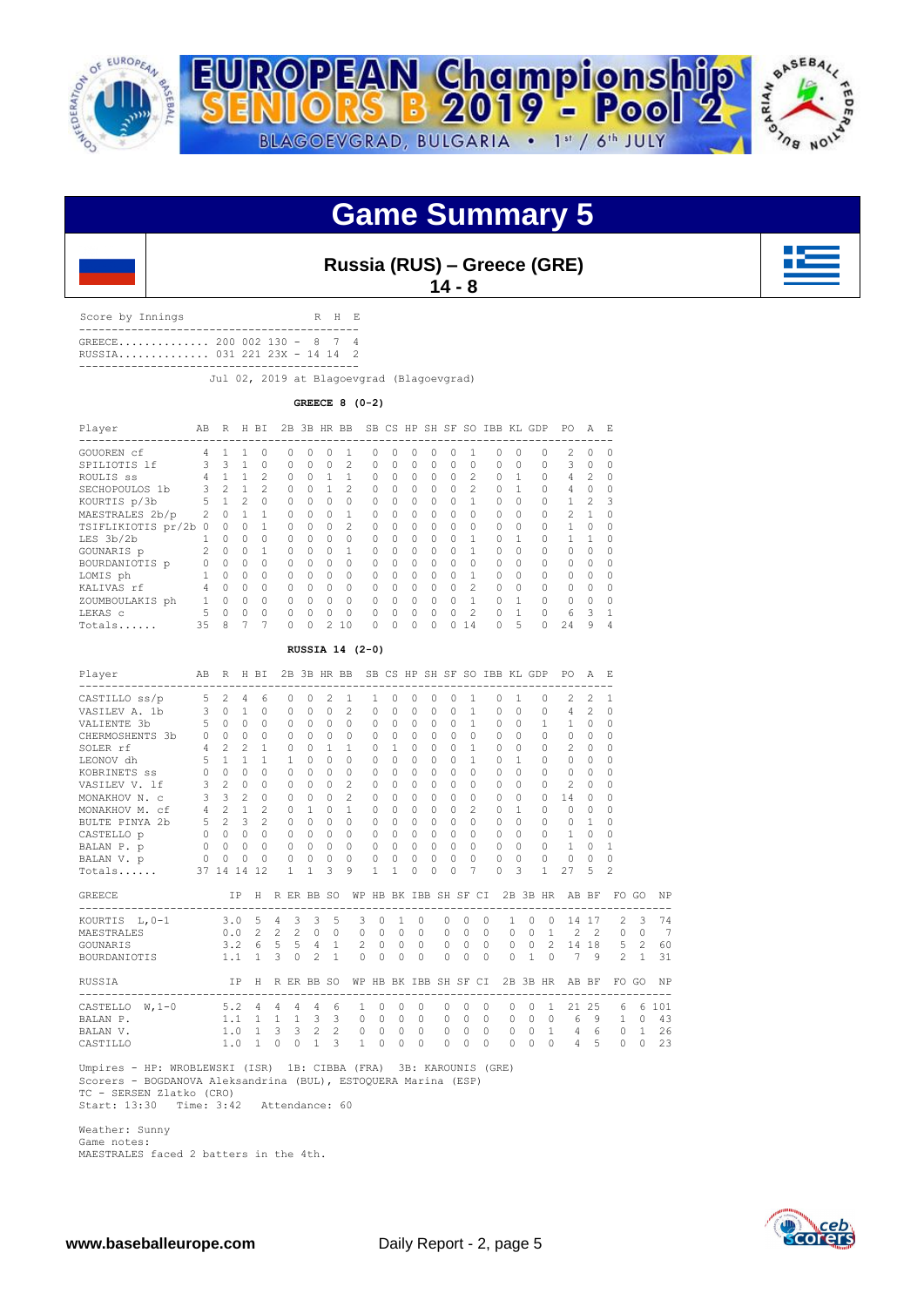

### **Game Summary 6**



**Ireland (IRL) – Bulgaria (BUL)**  $5 - 0$ 

| Score by Innings                                            |  |  | R H F. |  |
|-------------------------------------------------------------|--|--|--------|--|
| BULGARTA 000 000 000 - 0 5 5<br>IRELAND 101 020 01X - 5 3 0 |  |  |        |  |
|                                                             |  |  |        |  |

Jul 02, 2019 at Blagoevgrad (Blagoevgrad)

**BULGARIA 0 (0-2)**

| Player            | AB | R        | H       | BI       |          |   | 2B 3B HR BB  |          |              |              |   | SB CS HP SH SF |          | SO.            | IBB KL    |          | GDP          | PO       | A             | E.           |
|-------------------|----|----------|---------|----------|----------|---|--------------|----------|--------------|--------------|---|----------------|----------|----------------|-----------|----------|--------------|----------|---------------|--------------|
| CHERNOZEMSKY p    | 4  | O        | $^{()}$ | $\Omega$ |          | O | $\cup$       | $\Omega$ | $\Omega$     | $^{(1)}$     | Ω | 0              | $^{(1)}$ | 3              | 0         |          |              |          |               | $\Omega$     |
| PETROV P. rf/lf   | 4  | U        |         | ∩        | $\Omega$ | O | <sup>0</sup> | $\Omega$ | $\Omega$     | <sup>n</sup> | 0 | $\Omega$       | n        |                | $\Omega$  | $\Omega$ | <sup>0</sup> | 0        | O.            | <sup>0</sup> |
| ZHALTOV cf        | 4  | Λ        |         | ∩        | $\Omega$ | O | O            | 0        | $\Omega$     |              | Ω | $\Omega$       |          | $\mathfrak{D}$ | 0         |          | $\Omega$     | $\Omega$ |               | O            |
| NASSAPOV D. 2b    | 4  | O        |         | ∩        |          | Λ | O            | 0        | <sup>0</sup> |              | Ω | $\bigcap$      |          |                | 0         | $\Omega$ | $\Omega$     | 3        | 4             | ∩            |
| ANDONOV 1f/1b     |    | 0        | Ω       | $\Omega$ | $\Omega$ | O | ∩            | 0        | <sup>0</sup> | Ω            | Λ | $\Omega$       |          | O              | $\Omega$  | $\Omega$ | $\Omega$     | 8        | O.            | ∩            |
| GARNEV 1b         |    | U        | Ω       | $\Omega$ | $\Omega$ | U | ∩            | $\Omega$ | $\Omega$     |              | O | $\Omega$       |          |                | $\Omega$  | $\Omega$ | $\Omega$     | $\Omega$ |               | O            |
| GEORGIEV G. C     |    | U        |         | $\Omega$ | $\Omega$ | U | O            | $\Omega$ | $\Omega$     | Λ            | 0 | $\bigcap$      |          |                | $\Omega$  | $\Omega$ | $\cap$       | 8        | $\mathcal{P}$ | $\mathbf{1}$ |
| BESHKOV 3b        | っ  | $\cap$   | Λ       | $\Omega$ | $\Omega$ | U | ∩            | $\Omega$ | $\Omega$     | Λ            |   | $\bigcap$      | ∩        | $\mathcal{D}$  | $\bigcap$ | $\Omega$ | $\cap$       | $\Omega$ | ∩             | ∩            |
| DIMITROV 1b/rf    | 3  | $\Omega$ | 0       | $\Omega$ | $\Omega$ | U | O            | $\Omega$ | $\Omega$     | Λ            | Λ | $\bigcap$      | Ω        | $\mathcal{P}$  | $\Omega$  |          | $\cap$       | २        |               | $\Omega$     |
| NASSAPOV A.<br>SS | २  | O        | Ω       | $\Omega$ | $\cap$   | Λ | Ω            | $\Omega$ | ∩            |              | Λ | $\bigcap$      |          | 2              | $\Omega$  |          |              |          |               | 4            |
| Totals            | 32 | ∩        | 5       | $\Omega$ |          | ∩ | Λ            | $\Omega$ | ∩            |              |   |                |          | 1.5            | 0         | 4        |              | 24       |               | 5            |

#### **IRELAND 5 (1-1)**

| Player                            |                | AB R H BI           |              |                                |                |          | 2B 3B HR BB  |                |                       |                   |              |                |          |                       |          |                |              | SB CS HP SH SF SO IBB KL GDP |                      | PO.                           | A              | E.           |          |           |
|-----------------------------------|----------------|---------------------|--------------|--------------------------------|----------------|----------|--------------|----------------|-----------------------|-------------------|--------------|----------------|----------|-----------------------|----------|----------------|--------------|------------------------------|----------------------|-------------------------------|----------------|--------------|----------|-----------|
| DILLON SS                         | 4              | $\mathbf{1}$        | $\mathbf{1}$ | ------------<br>$\mathfrak{D}$ |                | $\Omega$ | 0            | 1              | $\Omega$              | 1                 | $\Omega$     | $\Omega$       | $\Omega$ | $\Omega$              |          | 1              | $\Omega$     | $\Omega$                     | $\Omega$             | ------------<br>$\mathcal{L}$ | $\mathfrak{D}$ | $\Omega$     |          |           |
| $McGEE$ lf/p                      | 4              | 2                   | $\mathbf{1}$ | $\mathbf{1}$                   |                | $\circ$  | 0            | 1              | 0                     | 0                 | 0            | 0              | 0        | $\Omega$              |          | $\overline{c}$ | 0            | $\circ$                      | $\Omega$             | $\circ$                       | $\circ$        | $\circ$      |          |           |
| COSGROVE C                        | $\mathcal{L}$  | 1                   | $\Omega$     | $\Omega$                       |                | $\Omega$ | $\Omega$     | $\Omega$       | $\mathcal{L}$         | $\mathfrak{D}$    | $\Omega$     | $\Omega$       | $\Omega$ | $\Omega$              |          | 1              | $\Omega$     | $\Omega$                     | $\Omega$             | 15                            | 1              | $\Omega$     |          |           |
| MCAULIFFE 3b                      | $\overline{2}$ | $\Omega$            | $\Omega$     | $\mathbf{1}$                   |                | $\Omega$ | 0            | $\cap$         | $\mathbf{1}$          | $\Omega$          | $\bigcap$    | $\Omega$       | $\cap$   | $\overline{1}$        |          | $\Omega$       | $\mathbf{1}$ | $\Omega$                     | $\cap$               | $\Omega$                      | $\overline{1}$ | $\Omega$     |          |           |
| SANTOIANNI rf                     | $4 -$          | $\Omega$            | $\mathbf{1}$ | $\mathbf{1}$                   |                | $\Omega$ | 0            | $\Omega$       | $\Omega$              | $\Omega$          | $\Omega$     | $\Omega$       | $\Omega$ | $\Omega$              |          | $\overline{c}$ | $\Omega$     | $\mathbf{1}$                 | $\Omega$             | $\mathbf{2}$                  | $\Omega$       | $\Omega$     |          |           |
| WALSH 1b/2b                       | 2              | $\Omega$            | $\Omega$     | $\bigcap$                      |                | $\Omega$ | 0            | $\Omega$       | $\mathcal{L}$         | $\Omega$          | $\cap$       | $\Omega$       | $\Omega$ | $\Omega$              |          | $\mathbf{1}$   | $\Omega$     | $\Omega$                     | $\Omega$             | 5                             | 1              | $\Omega$     |          |           |
| FERRATO dh/1b 4                   |                | $\Omega$            | $\Omega$     | $\bigcap$                      |                | $\Omega$ | 0            | $\bigcap$      | $\Omega$              | $\Omega$          | $\bigcap$    | $\Omega$       | $\cap$   | $\Omega$              |          | $\mathfrak{D}$ | $\Omega$     | $\Omega$                     | 1                    | 0                             | $\Omega$       | $\Omega$     |          |           |
| POWER 2b                          | $2^{\circ}$    | $\Omega$            | $\Omega$     | $\Omega$                       |                | $\Omega$ | 0            | $\Omega$       | $\Omega$              | $\Omega$          | $\Omega$     | $\Omega$       | $\circ$  | $\Omega$              | $\Omega$ |                | $\Omega$     | $\Omega$                     | $\Omega$             | 1                             | $\mathcal{L}$  | $\Omega$     |          |           |
| GEOGHEGAN 1f                      | $\circ$        | $\Omega$            | $\Omega$     | $\Omega$                       |                | $\Omega$ | 0            | $\Omega$       | $\Omega$              | $\Omega$          | 0            | $\Omega$       | $\Omega$ | $\Omega$              | $\Omega$ |                | $\Omega$     | $\Omega$                     | <sup>n</sup>         | $\Omega$                      | $\Omega$       | $\Omega$     |          |           |
| CUEVAS ph                         | $\overline{0}$ | $\Omega$            | $\Omega$     | $\Omega$                       |                | $\Omega$ | $\Omega$     | $\cap$         | $\mathbf{1}$          | $\Omega$          | <sup>n</sup> | $\Omega$       | $\Omega$ | $\Omega$              |          | $\Omega$       | $\Omega$     | $\Omega$                     | $\Omega$             | 0                             | 0              | $\Omega$     |          |           |
| GALLAHAR pr                       | $\circ$        | $\Omega$            | 0            | 0                              |                | $\Omega$ | $\Omega$     | $\Omega$       | $\Omega$              | $\Omega$          | $\Omega$     | $\Omega$       | $\circ$  | 0                     | $\circ$  |                | $\Omega$     | $\Omega$                     | $\Omega$             | $\Omega$                      | $\Omega$       | $\Omega$     |          |           |
| FOX 1f                            | $\Omega$       | $\Omega$            | $\Omega$     | $\bigcap$                      |                | $\Omega$ | 0            | $\Omega$       | $\Omega$              | $\Omega$          | $\cap$       | $\Omega$       | $\Omega$ | $\Omega$              | $\Omega$ |                | $\Omega$     | $\Omega$                     | $\cap$               | $\Omega$                      | $\Omega$       | $\Omega$     |          |           |
| O ROURKE p                        | $\overline{0}$ | $\Omega$            | $\Omega$     | $\Omega$                       |                | $\Omega$ | $\Omega$     | $\cap$         | $\Omega$              | 0                 | $\bigcap$    | $\Omega$       | $\Omega$ | $\Omega$              |          | $\Omega$       | $\Omega$     | $\Omega$                     | $\Omega$             | 0                             | $\Omega$       | $\Omega$     |          |           |
| FARRELL cf                        |                | $3 \quad 1 \quad 0$ |              | $\mathbf 0$                    |                | $\circ$  | $\circ$      | $\Omega$       | $\circ$               | 2                 | $\Omega$     | $\circ$        | $\circ$  | $\Omega$              | $\Omega$ |                | $\Omega$     | $\Omega$                     | $\Omega$             | 1                             | $\Omega$       | $\Omega$     |          |           |
| HAYES p                           | $\circ$        | $0\quad 0$          |              | $\circ$                        |                | $\circ$  | $\circ$      | $\circ$        | $\Omega$              | $\circ$           | $\Omega$     | $\circ$        | $\circ$  | $\Omega$              | $\Omega$ |                | $\circ$      | $\mathbf 0$                  | $\Omega$             | $\mathbf{1}$                  | $\Omega$       | $\Omega$     |          |           |
| Totals                            | 27             | 5                   | 3            | 5                              |                | $\Omega$ | $\Omega$     | $\mathcal{L}$  | 6                     | 5.                | 0            | $\Omega$       | $\Omega$ | 1                     |          | 9              | $\mathbf{1}$ | 1                            |                      | 27                            | 7              | <sup>0</sup> |          |           |
| BULGARIA                          |                |                     | IP           | H                              |                |          | R ER BB SO   |                |                       |                   |              |                |          | WP HB BK IBB SH SF CI |          |                |              | 2B 3B HR                     |                      | AB BF                         |                |              | FO GO    | NP        |
| CHERNOZEMSKY L, 0-1 8.0 3 5 2 6 9 |                |                     |              |                                |                |          |              |                |                       | $0\quad 0\quad 0$ |              | $\overline{1}$ |          | $0 \quad 1 \quad 0$   |          |                |              | $0\quad 0$                   |                      | 2 27 34                       |                |              |          | 5 7 1 3 9 |
| IRELAND                           |                |                     | IP           |                                |                |          | H R ER BB SO |                | WP HB BK IBB SH SF CI |                   |              |                |          |                       |          |                |              |                              |                      | 2B 3B HR AB BF                |                |              | FO GO    | NP        |
| HAYES $W, 1-0$                    |                | 6.0                 |              | 4                              | $\circ$        | 0        | $\mathbf{0}$ | 7              | 0                     | 1                 | $\circ$      |                | 0        | $\circ$               | $\Omega$ | $\circ$        |              | $\circ$                      | 0<br>$\circ$         | 22                            | 23             | 5            | 6        | 73        |
| MCGEE                             |                | 2.0                 |              | $\Omega$                       | $\overline{0}$ | $\Omega$ | $\Omega$     | 6              | $\Omega$              | $\Omega$          | $\Omega$     |                | $\Omega$ | $\Omega$              | $\Omega$ | $\Omega$       |              | $\Omega$                     | $0\quad 0$           | 6                             | 6              | 0            | $\Omega$ | 25        |
| O ROURKE                          |                | 1.0                 |              | 1                              | $\mathbf 0$    | 0        | $\Omega$     | $\mathfrak{D}$ | 1                     | $\Omega$          | 0            |                | $\Omega$ | $\Omega$              | $\Omega$ | $\Omega$       |              | 1                            | $\Omega$<br>$\Omega$ | 4                             | 4              | $\mathbf{1}$ | $\Omega$ | 13        |

 Umpires - HP: AJDUKOVIC (SRB) 1B: KAROUNIS (GRE) 3B: GREBENNIKOV (RUS) Scorers - ESTOQUERA Marina (ESP), NELISSEN Huub (NED) TC - LARKIN Michael (RUS)

Start: 17:50 Time: 2:07 Attendance: 72

 Weather: Sunny Game notes:

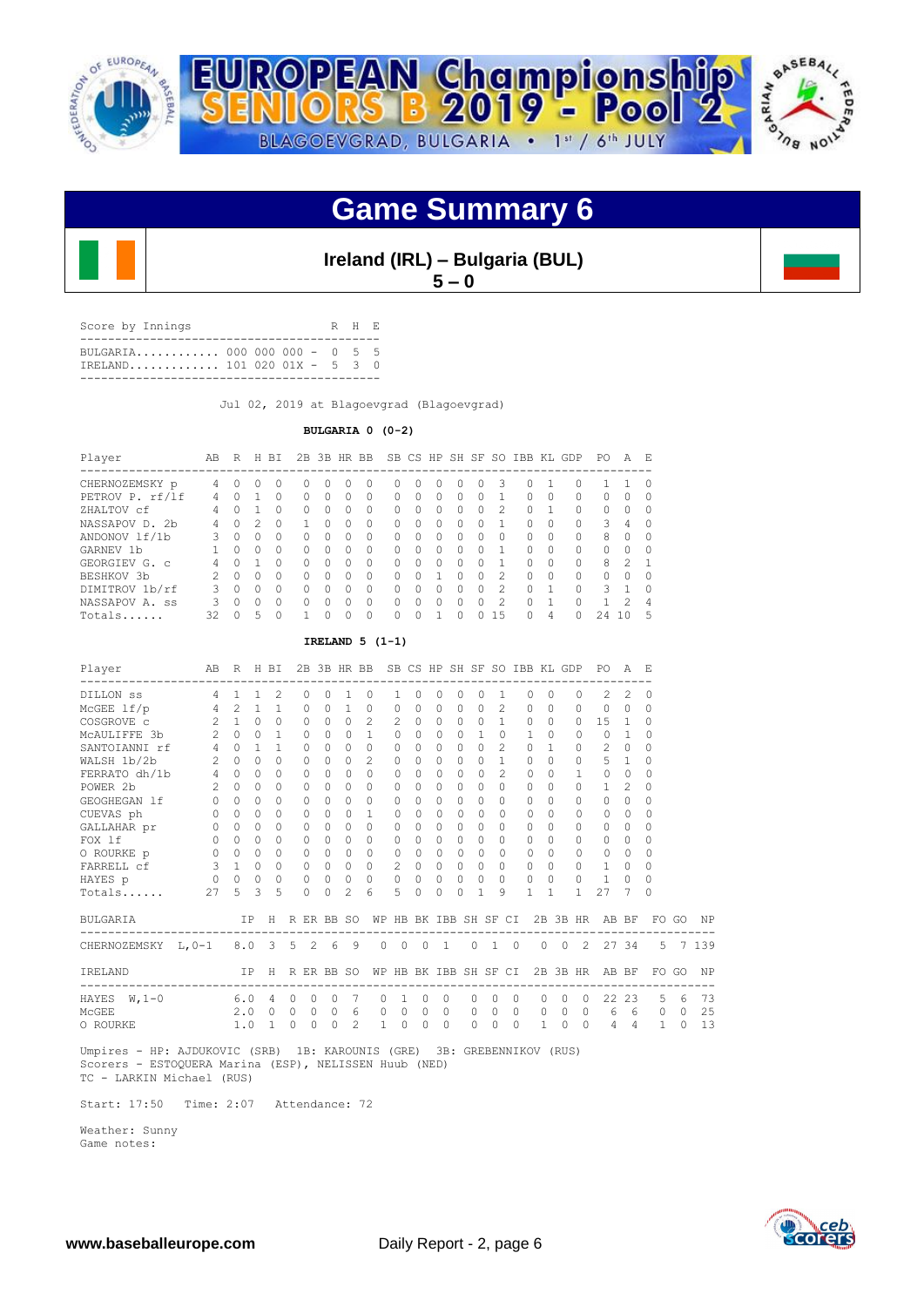

# **Technical Appointments**

### **Wednesday 3th July**

| Game            | At time | <b>Venue</b>                   | Group | Home team               |               |   | <b>Visiting team</b>    |
|-----------------|---------|--------------------------------|-------|-------------------------|---------------|---|-------------------------|
| 07              | 10:00   | Blagoevgrad                    |       | Serbia                  | $\frac{2}{3}$ | 準 | Greece                  |
| <b>Umpires:</b> |         | Patrick Cibba (FRA)            |       | Damiano Jacobelli (IRL) |               |   |                         |
| Scorers:        |         | Marina Estoquera Beltran (ESP) |       | Gergana Hadjiyska (BUL) |               |   |                         |
| T.C.:           |         | Michael Larkin (RUS)           |       |                         |               |   |                         |
|                 |         |                                |       |                         |               |   |                         |
| Game            | At time | <b>Venue</b>                   | Group | Home team               |               |   | <b>Visiting team</b>    |
| 08              | 13:30   | Blagoevgrad                    |       | <b>Russia</b>           |               |   | <b>Ireland</b>          |
| <b>Umpires:</b> |         | Dimitris Karounis (GRE)        |       | Djordje Ajdukovic (SRB) |               |   | Damiano Jacobelli (IRL) |
| Scorers:        |         | Aleksandrina Bogdanova (BUL)   |       | Huub Nelissen (NED)     |               |   |                         |
| T.C.:           |         | Paul Bokern (NED)              |       |                         |               |   |                         |
|                 |         |                                |       |                         |               |   |                         |
| <b>Game</b>     | At time | <b>Venue</b>                   | Group | <b>Home</b> team        |               |   | <b>Visiting team</b>    |
| 09              | 17:00   | Blagoevgrad                    |       | <b>Israel</b>           | 文             |   | <b>Bulgaria</b>         |
| <b>Umpires:</b> |         | German Grebennikov (RUS)       |       | Djordje Ajdukovic (SRB) |               |   |                         |

Scorers: Marina Estoquera Beltran (ESP) Huub Nelissen (NED)

**T.C.:** Zlatko Sersen (CRO)